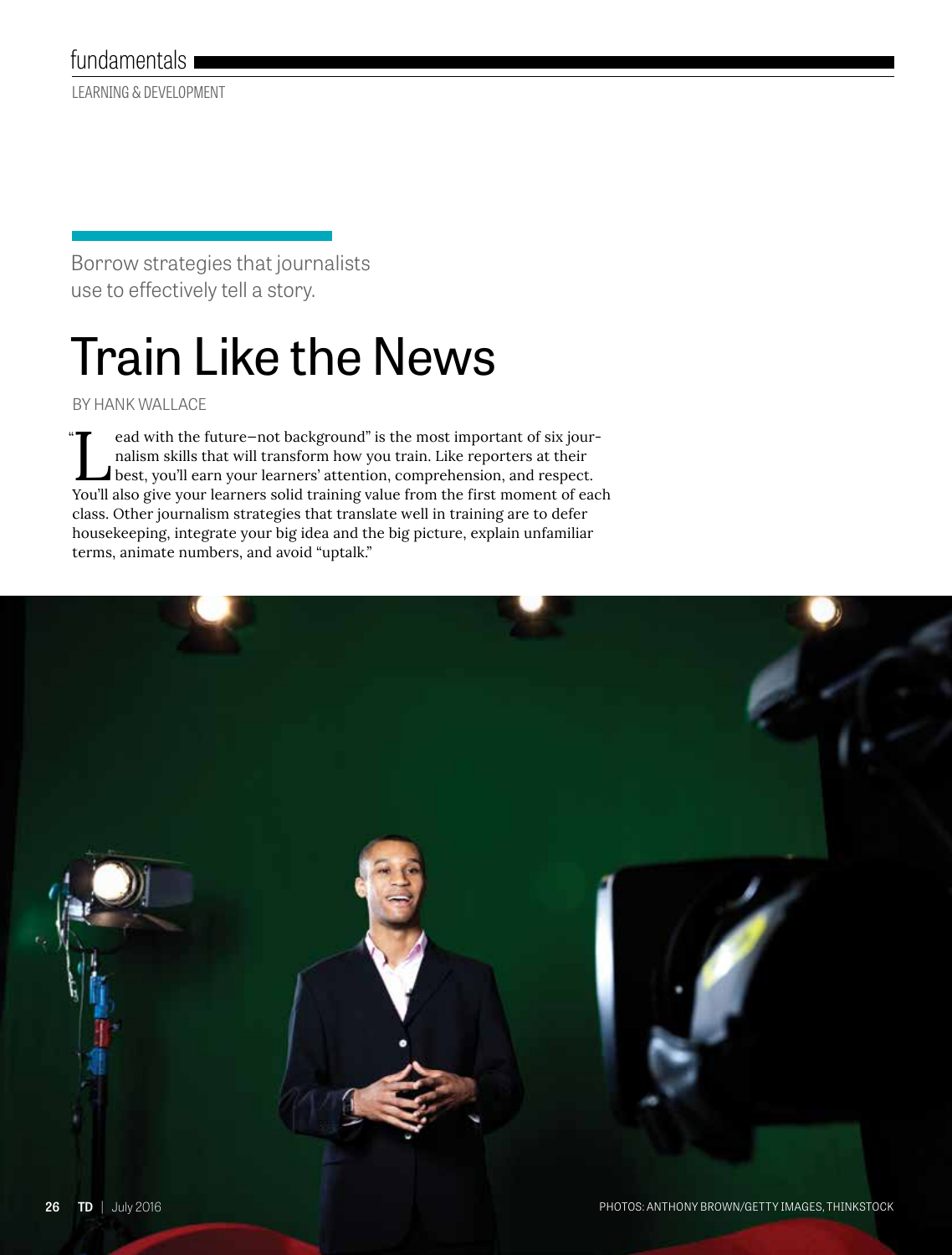#### **Lead with the future, not background**

Suppose you're a trainer at an engineering company. Engage your learners in the first six seconds by leading with what they'll gain from your course: "You'll learn today how to make this drone fly like an eagle, and four other airborne creatures." After that, there's plenty of time for the background that would be a conventional lecture lead. For instance: "Years ago, before I ever heard of mass and velocity, I noticed a bird changing course much faster than a plane."

By leading with the future, you emulate about two-thirds of news



headlines. As I type this, TD.org is leading with the future: "Preparing for What's Next: How Managers Can Unlock Strategic Thinking." Only after that headline, sensibly, does the writer give us background: "We have come a long way from the old analogy that an organization is like a bicycle: one executive steers while everyone else pedals as fast as they can."

LEAD WITH YOUR INSTRUCTIONAL BEST, STARTING WITHIN A SECOND OF THE SCHEDULED START TIME, LIKE A NEWS ANCHOR.

#### **Lead with enlightenment, not housekeeping**

Emulate the way a CBS news anchor, true to his job title, leads with news rather than with housekeeping items. In the intro to one of his shows, he packs four headlines into the first 30 seconds—the first 72 words. He starts the broadcast by saying, "Severe weather threatens millions: tornado warnings in the Midwest, snow in the Rockies." Then, a video appears of Donald Trump saying, "I don't have to hear from this man, believe me." After that, the anchor says: "Republicans spar over Donald Trump's plan to deport millions of illegal immigrants. Two fantasy-sports websites argue the call after being flagged for illegal gambling. And these veterans found new purpose thanks to a fallen comrade," which introduces a video.

Only after the anchor delivers those headlines does the announcer say, "This is the *CBS Evening News* with Scott Pelley," and the anchor says, "Good evening. Scott is on assignment tonight. I'm Charlie Rose."

Similarly, suppose you're substituting for a fellow trainer. Start strong: Lead with one or two enlightening, engaging sentences. After that, there's plenty of time for the background with which a substitute conventionally leads. For example, "Hi. I'm Pat Smith. I know you were expecting Kim Jones. But Kim is doing an emergency consultation and asked that I substitute today—and sent me the syllabus, so I have a good idea of what you've been covering."

Lead with your instructional best, starting within a second of the scheduled start time, like a news anchor. Don't just get to the point; start at the point. You'll motivate your learners to show up for your course on time, eager to participate and take notes.

#### **Lead with both 'forest' and 'tree'**

Suppose you're training employees about computer graphics. Lead with, "You'll see how Renaissance artists use perspective, and four other techniques, to engage our eyes" or "You'll see how Renaissance artists use five techniques—including perspective—to engage your eyes." Either of those two leads beats, "You'll see how Renaissance artists use perspective to engage our eyes" (should be quantitatively stronger), "You'll see how Renaissance artists use five techniques to engage our eyes" (should be qualitatively stronger), or reciting all five main headings from your syllabus (would dilute your strongest heading).

 By leading with both the "forest" and the main "tree," you emulate a pair of *Wall Street Journal* headlines: "[Bank of America] Weighs Sale, Other Options for Trading Desk" and "Citi Weighs Its Options, Including Firm's Sale."

You also apply, to training, business's 80/20 rule, known as the Pareto principle: If you give your learners five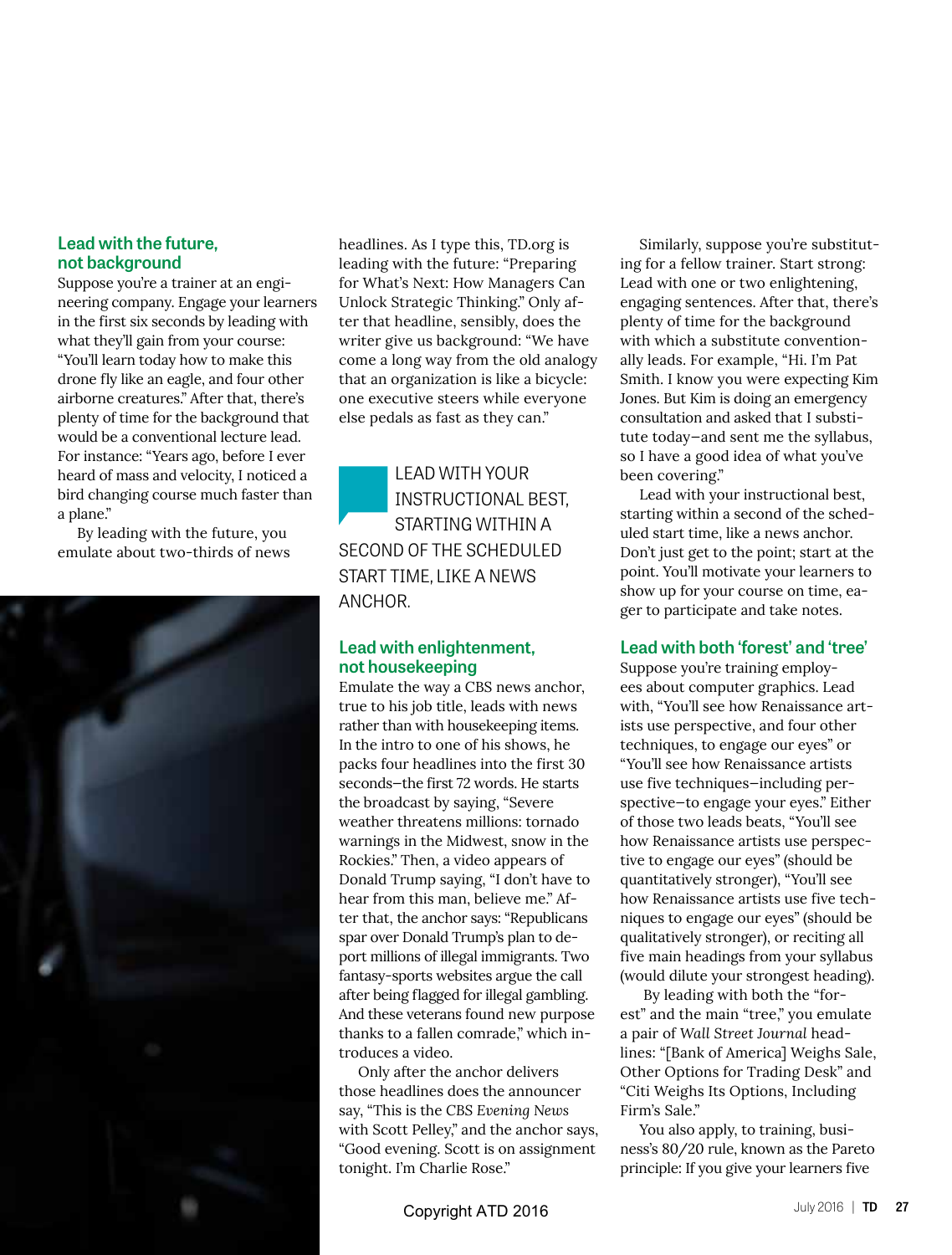skills, 80 percent of the total value resides in just one of those skills.

#### **Preempt 'Huh?'**

Define any unfamiliar term, of course—in helpful sequence.

On its front page, the *New York Times* buttressed a startling astrophysics finding (and the cachet of a 12-day scoop) by stating the prestigious nature of a publication before stating its unfamiliar title: "It is to be published on Aug. 27 in the field's most prestigious journal, *Physical Review Letters.*" The *Times'* sequence informs readers immediately. Contrast a sequence that impairs all too many training classes unfamiliar name, then description: "*Physical Review Letters,* the field's most prestigious journal."

#### **Deploy raw numbers and ratios**

When your training topic entails quantitative data, the raw numbers are often all you need. But sometimes you can enlighten your learners more by pulling a striking ratio from the data. Sometimes cite both, as the *CBS Evening News* once did: "Thirty-five trillion gallons of rain has fallen in Texas this month—enough to cover the nation's second largest state in eight inches of water." (That's indeed a ratio: eight cubic inches of water per square inch of ground.)

Remember those computergraphics learners? Assign them to depict that raw number of gallons: 35 trillion. Or crunch the raw numbers to focus government-relations learners: "Today we'll discuss what three political theorists would each advise federal, state, and local governments, and individual Texans to do about this: On average, eight cubic inches of rain have fallen on each square inch of Texas in a month."

Suppose you're training employees about international business.

### SOMETIMES YOU CAN ENLIGHTEN YOUR LEARNERS MORE BY PULLING A STRIKING RATIO FROM THE DATA.

How would you animate the following numbers from a *New York Times* article about General Motors's spending to revive its European brands? "The company said it now will pitch in  $E1.9$ billion, or \$2.6 billion … G.M. had previously said it would provide €600 million." Some hints: Deploy a ratio and, of course, lead with the future. Here's the *Times* headline: "G.M. to Triple Investment in European Turnaround."

The "triple" in the *Times* headline does four jobs:

- **•** It reports that the quantity is to change. By contrast, your learners would get no such context were the headline, "G.M. to Invest \$2.6 Billion in European Turnaround."
- **•** It tells us the direction of the change (up, in this case).
- **•** It tells us the magnitude of the change—in the helpful form of a ratio. "Triple" does the math for us.
- **•** It finesses the euros-to-dollars currency conversion.

#### **Avoid 'uptalk'**

Say—don't ask. Project confidence like a TV reporter. Avoid voicing a statement as if it were a question: "You'll learn today? How to make this drone? Fly like an eagle?" Rather, project confidence in your expertise, and enthusiasm for your learners: "You'll learn today how to make this drone fly like an eagle."

**Hank Wallace**, a Columbia Law School graduate who wrote the Federal Communications Commission's plain-language newsletter, leads the seminar "Write & Speak Like the News"; --

- hankwallace@wsln.com.
- hank@hankwallace.com

Copyright ATD 2016